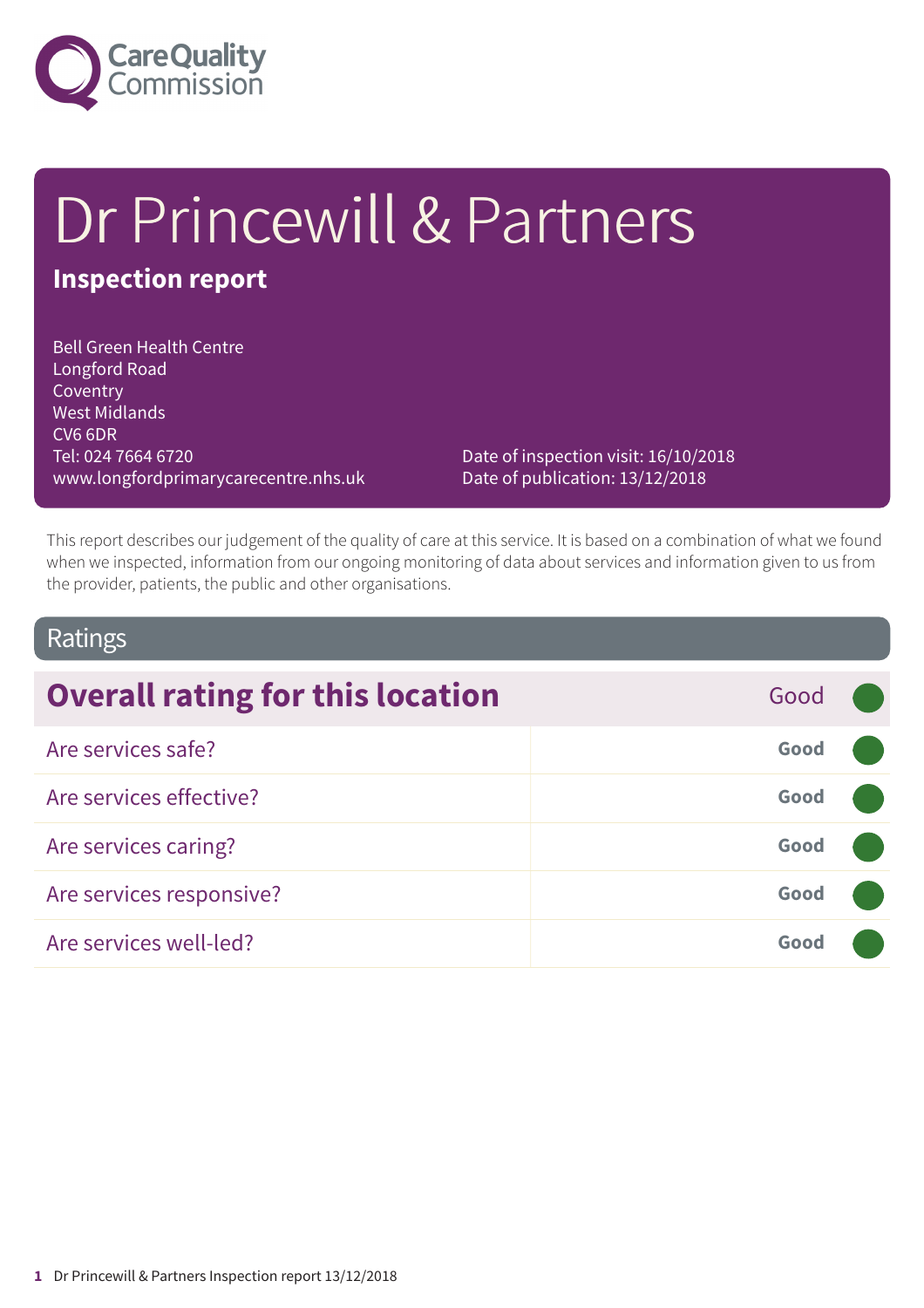# Overall summary

**This practice is rated as Good overall.** (Previous rating 3

May 2017 – Requires improvement)

The key questions at this inspection are rated as:

Are services safe? – Good

Are services effective? – Good

Are services caring? – Good

Are services responsive? – Good

Are services well-led? - Good

We carried out an announced comprehensive inspection at Dr Princewill & partners on 16 October 2018. The reason for this inspection was to follow up from a previous inspection on 3 May 2017 when the areas of effective and caring had been identified as requiring improvement which had led to an overall rating of requires improvement.

At this inspection we found:

- The practice had clear systems to manage risk so that safety incidents were less likely to happen. When incidents did happen, the practice learned from them and improved their processes.
- The practice routinely reviewed the effectiveness and appropriateness of the care it provided. It ensured that care and treatment was delivered according to evidence-based guidelines.
- Staff involved and treated patients with compassion, kindness, dignity and respect.
- Whilst the national GP patient survey did not reflect levels of satisfaction in line with local and national

averages in all areas, patients we spoke with on the day told us they did find the appointment system easy to use and reported that they were able to access care when they needed it. The practice had also taken action to address the lower than average levels of satisfaction and continued to monitor this by conducting their own surveys which had shown positive results and captured the views of a larger cohort of patients.

- There was evidence of a strong focus on continuous learning and improvement at all levels of the organisation and staff confirmed this.
- The practice had addressed the difficulties in recruiting GPs and had been successful in recruiting two new partners and advanced nurse practitioner and established a stable and cohesive workforce.
- The practice had achieved significant improvements in long term conditions through a more focussed approach involving all members of the practice team devolving responsibilities as appropriate.

The areas where the provider **should** make improvements are:

- Continue to work with their action plan to meet capacity needs.
- Continue to monitor and review ways of increasing patient satisfaction with the service.

**Professor Steve Field** CBE FRCP FFPH FRCGP Chief Inspector of General Practice

**Please refer to the detailed report and the evidence tables for further information.**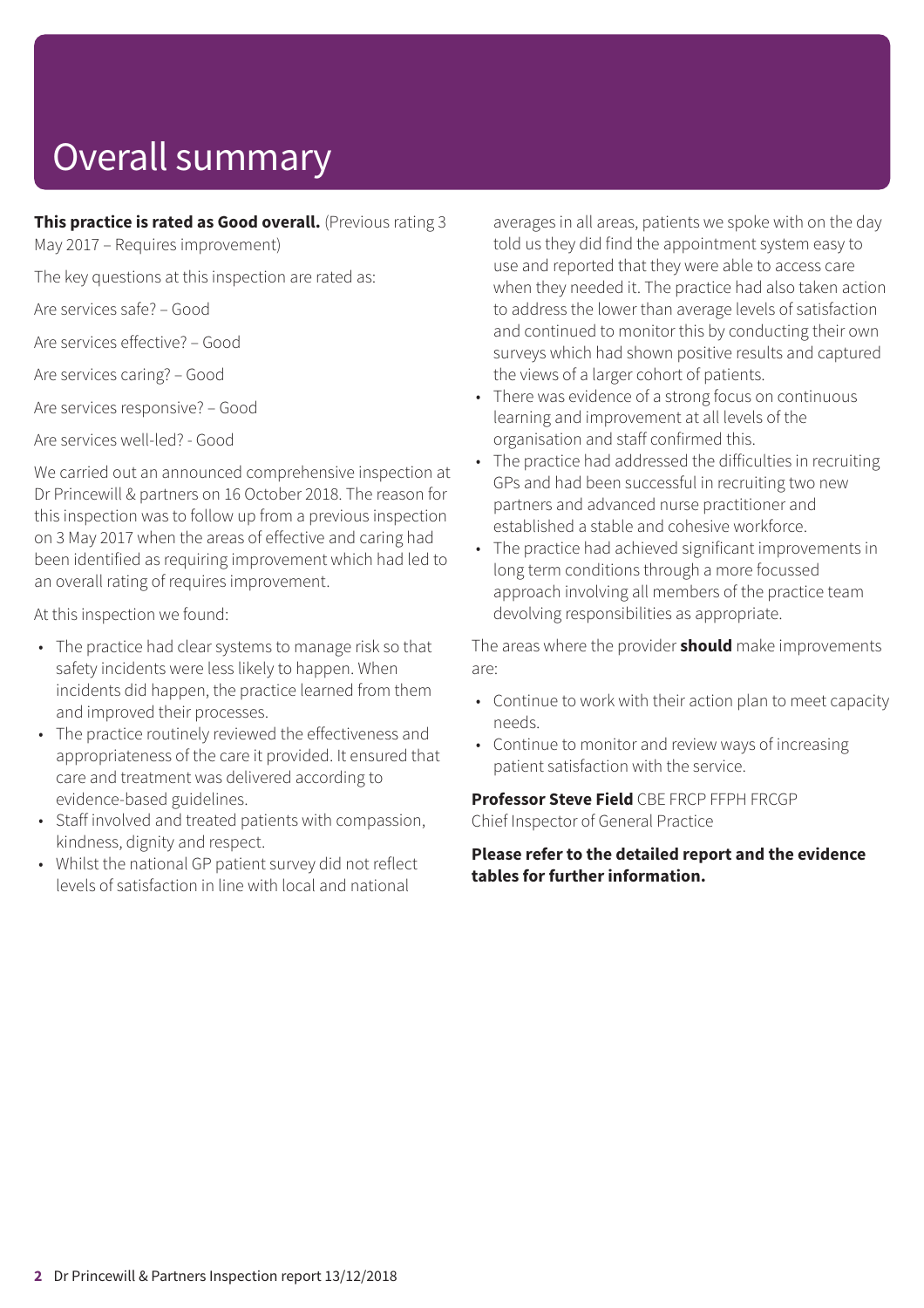### Population group ratings

| <b>Older people</b>                                                        | Good |  |
|----------------------------------------------------------------------------|------|--|
| <b>People with long-term conditions</b>                                    | Good |  |
| <b>Families, children and young people</b>                                 | Good |  |
| Working age people (including those recently retired and<br>students)      | Good |  |
| People whose circumstances may make them vulnerable                        | Good |  |
| People experiencing poor mental health (including people<br>with dementia) | Good |  |

### Our inspection team

Our inspection team was led by a Care Quality Commission (CQC) lead inspector**.** The team included a GP specialist advisor, a second CQC inspector and a second GP specialist advisor in an observatory capacity.

### Background to Dr Princewill & Partners

Dr Princewill & partners provide primary healthcare services to patients in the Longford and surrounding areas of Coventry under a General Medical Services (GMS) contract with NHS England.

The practice is based within the Longford Primary Care Centre and shares modern facilities with other local health services. The building has a car park and accessible facilities for patients with disabilities.

The practice has one branch surgery located at Bell Green Health Centre in the Bell Green area of Coventry which was also visited as part of this inspection.

Longford Primary Care Centre has a patient list size of approximately 7,600. The patient population age range is broadly in line with the national average, and there is a high level of social deprivation and a shorter than average life expectancy in the locality. The practice patient list includes a higher than average population of patients from black and minority ethnic backgrounds and higher than average population receiving Disability Living Allowance.

The practice partnership currently consists of three male GPs who employ a team of three female practice nurses, one of whom is a nurse prescriber and in addition there is an advanced nurse practitioner. The clinical team are supported by a practice manager and a team of administrative and reception staff.

The practice is open from 8am until 6.30pm on Monday, Tuesday, Wednesday and Friday and from 8am until 1pm on Thursdays. The branch practice is also open during these times and a range of appointments are available at both locations. On Thursday afternoons a telephone triage service is provided by West Midlands Ambulance Service and any urgent requests are referred to one of the GP partners who remains on call during this time. The practice is a member of the Coventry and Rugby GP Alliance which provides extended hours appointments at nine locations across the city from 6.30pm until 9pm on weekdays as well as during variable hours on Saturday and Sunday mornings. When the practice is closed patients are directed to the out-of-hours service via NHS 111.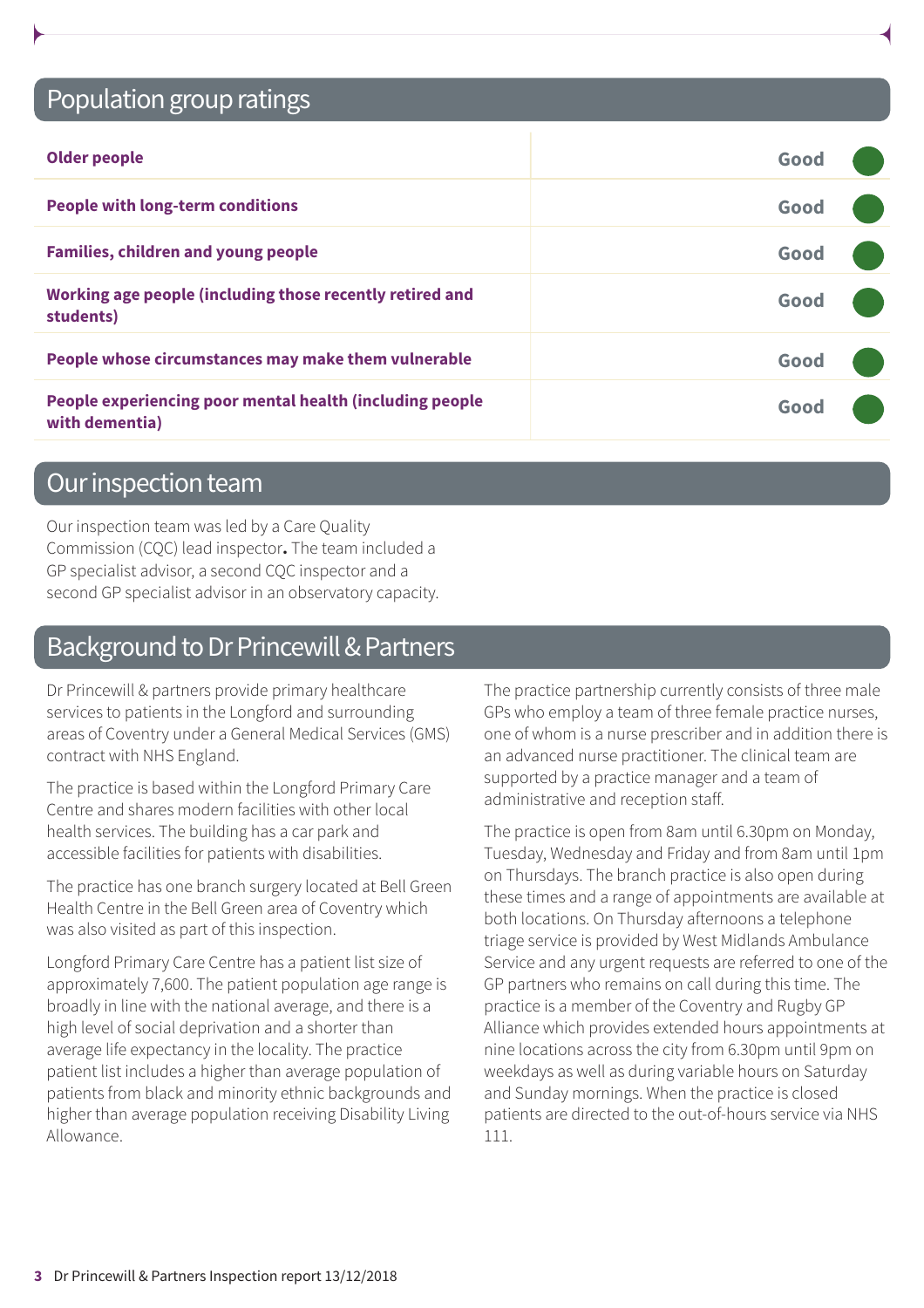# Are services safe?

#### **We rated the practice as good for providing safe services.**

#### **Safety systems and processes**

The practice had clear systems to keep people safe and safeguarded from abuse.

- The practice had appropriate systems to safeguard children and vulnerable adults from abuse. All staff received up-to-date safeguarding and safety training appropriate to their role. They knew how to identify and report concerns. The practice had engaged in a local clinical commissioning group (CCG) initiative to identify a nominated safeguarding person (NSP) who oversaw all safeguarding issues in addition to the clinical lead. They attended monthly update training, managed the administrative aspects of safeguarding and ensured all correct processes and procedures were followed. Learning from safeguarding incidents were available to staff. Staff who acted as chaperones were trained for their role and had received a Disclosure and Barring Service (DBS) check. (DBS checks identify whether a person has a criminal record or is on an official list of people barred from working in roles where they may have contact with children or adults who may be vulnerable.)
- Staff took steps, including working with other agencies, to protect patients from abuse, neglect, discrimination and breaches of their dignity and respect.
- The practice carried out appropriate staff checks at the time of recruitment and on an ongoing basis.
- There was an effective system to manage infection prevention and control.
- The practice had arrangements to ensure that facilities and equipment were safe and in good working order.
- Arrangements for managing waste and clinical specimens kept people safe.

#### **Risks to patients**

There were adequate systems to assess, monitor and manage risks to patient safety.

• Arrangements were in place for planning and monitoring the number and mix of staff needed to meet patients' needs, including planning for holidays, sickness, busy periods and epidemics. Whilst the practice had experienced challenges in recruiting GPs in the past they now had two new GP partners and an advanced nurse practitioner. Due to the success of this the practice were planning to recruit another nurse practitioner in the next six months.

- There was an effective induction system for all staff including temporary staff tailored to their role. The practice used the services of a human resources company to assist in HR policies and procedures.
- The practice was equipped to deal with medical emergencies and staff were suitably trained in emergency procedures.
- Staff understood their responsibilities to manage emergencies on the premises and to recognise those in need of urgent medical attention. Clinicians knew how to identify and manage patients with severe infections including sepsis. We noted all staff had received training on awareness of sepsis appropriate to their role.
- When there were changes to services or staff the practice assessed and monitored the impact on safety.

#### **Information to deliver safe care and treatment**

Staff had the information they needed to deliver safe care and treatment to patients.

- The care records we saw showed that information needed to deliver safe care and treatment was available to staff.
- The practice had systems for sharing information with staff and other agencies to enable them to deliver safe care and treatment.
- Clinicians made timely referrals in line with protocols.

#### **Appropriate and safe use of medicines**

The practice had reliable systems for appropriate and safe handling of medicines.

- The practice met with the local prescribing adviser and regularly and systematically reviewed all areas of focus or concern. We saw minutes of meetings where these were discussed.
- The systems for managing and storing medicines, including vaccines, medical gases, emergency medicines and equipment, minimised risks.
- Staff prescribed and administered or supplied medicines to patients and gave advice on medicines in line with current national guidance. The practice had reviewed its antibiotic prescribing and taken action to support good antimicrobial stewardship in line with local and national guidance.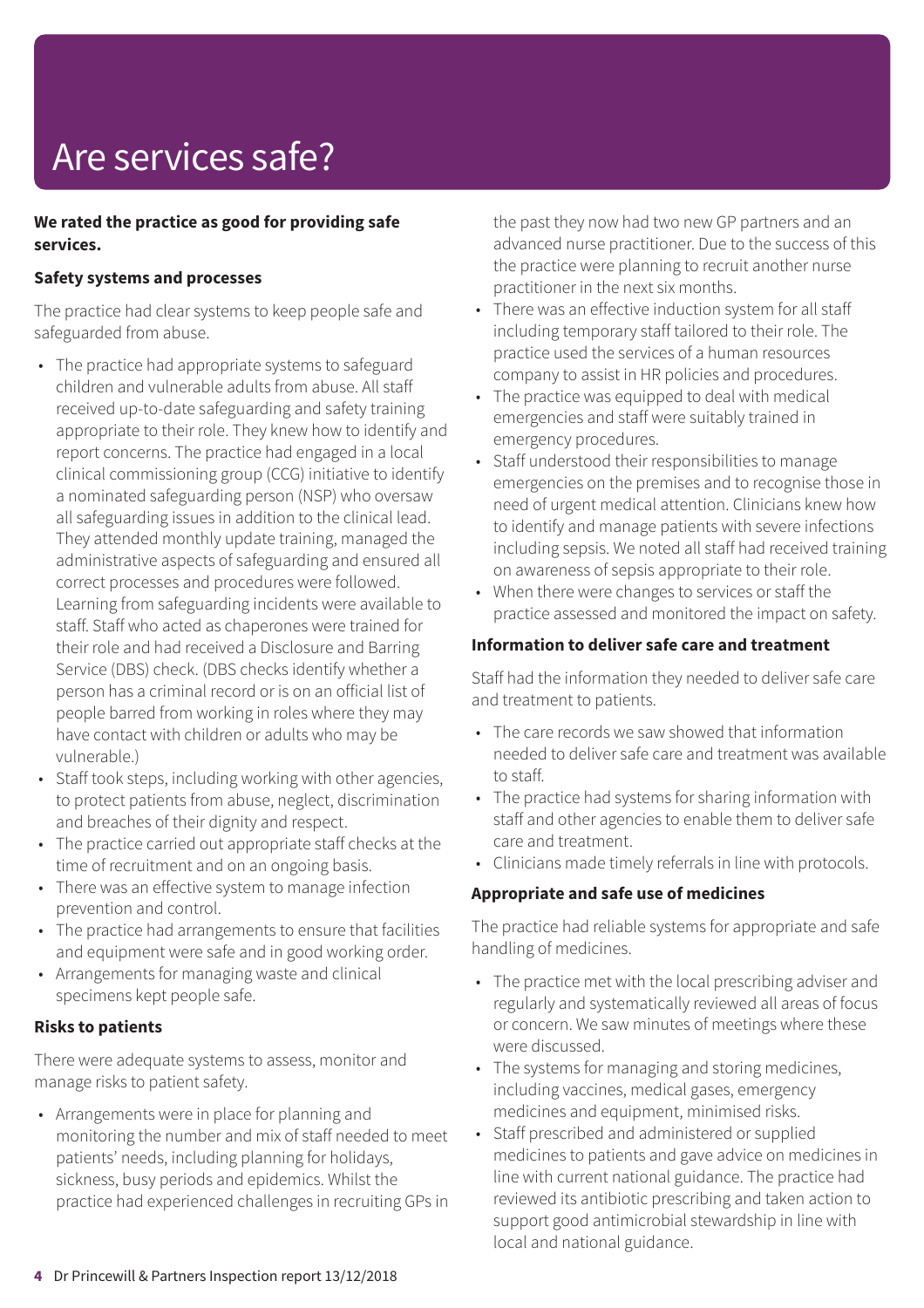### Are services safe?

• Patients' health was monitored in relation to the use of medicines and followed up on appropriately. Patients were involved in regular reviews of their medicines. We saw evidence of medicine audits which demonstrated this.

#### **Track record on safety**

The practice had a good track record on safety.

- There were comprehensive risk assessments in relation to safety issues.
- The practice monitored and reviewed safety using information from a range of sources. The building maintenance was the responsibility of another agency, however, we saw that the practice manager monitored this to ensure it had been carried out appropriately.

**Lessons learned and improvements made**

The practice learned and made improvements when things went wrong.

- Staff understood their duty to raise concerns and report incidents and near misses. Leaders and managers supported them when they did so.
- There were adequate systems for reviewing and investigating when things went wrong. The practice learned and shared lessons, identified themes and took action to improve safety in the practice.
- The practice acted on and learned from external safety events as well as patient and medicine safety alerts. We saw evidence of a comprehensive system to manage this process and all staff were made aware of all learning during practice meetings as well as receiving these via email from the practice manager.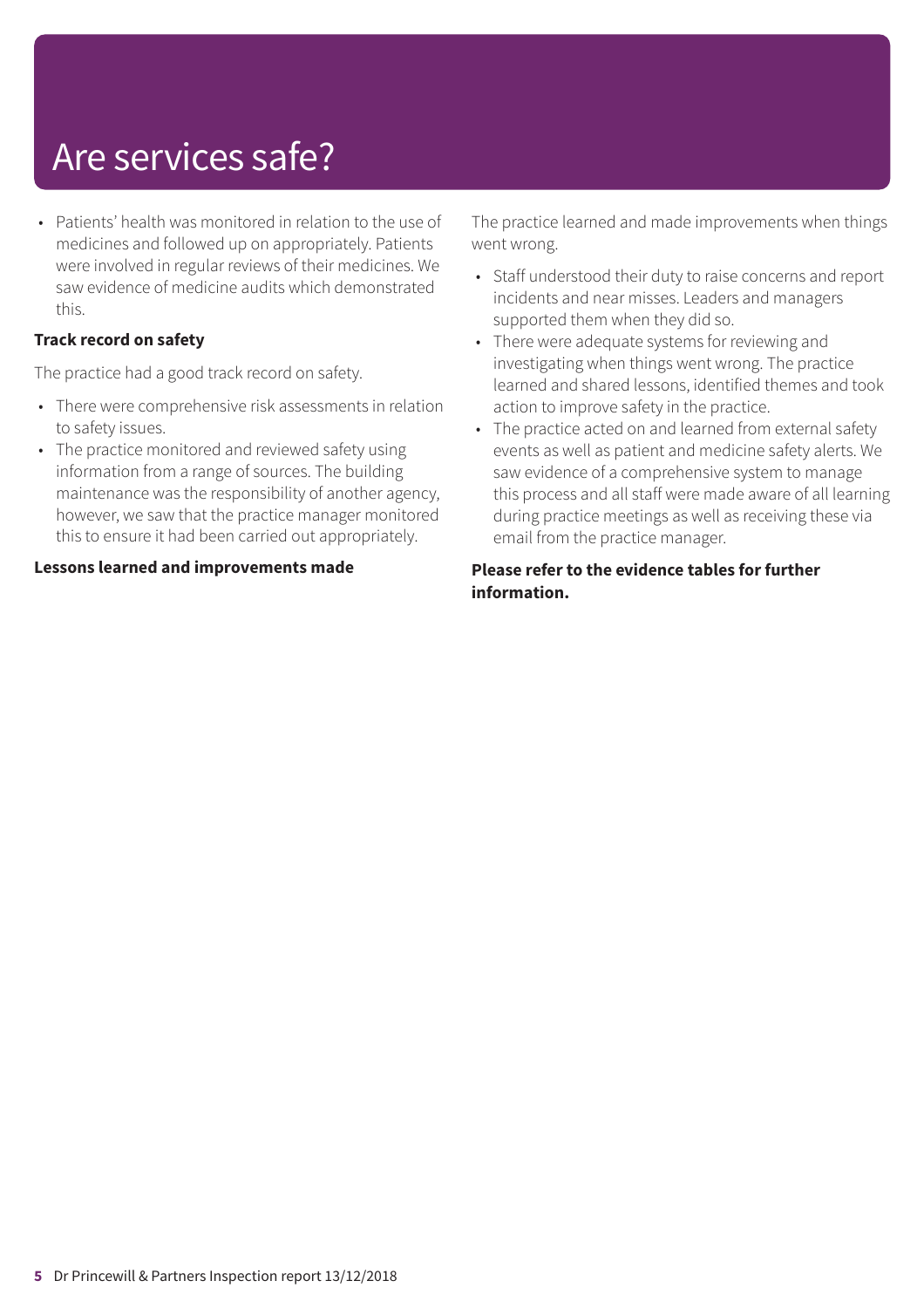## Are services effective?

#### **We rated the practice and all of the population groups as good for providing effective services overall.**

#### **Effective needs assessment, care and treatment**

The practice had systems to keep clinicians up to date with current evidence-based practice. We saw that clinicians assessed needs and delivered care and treatment in line with current legislation, standards and guidance supported by clear clinical pathways and protocols.

- Patients' immediate and ongoing needs were fully assessed. This included their clinical needs and their mental and physical wellbeing.
- We saw no evidence of discrimination when making care and treatment decisions.
- Staff advised patients what to do if their condition got worse and where to seek further help and support.

#### Older people:

- Older patients who are frail or may be vulnerable received a full assessment of their physical, mental and social needs. The practice used an appropriate tool to identify patients aged 65 and over who were living with moderate or severe frailty. Those identified as being frail had a clinical review including a review of medication.
- The practice followed up on older patients discharged from hospital. It ensured that their care plans and prescriptions were updated to reflect any extra or changed needs.
- Staff had appropriate knowledge of treating older people including their psychological, mental and communication needs.

People with long-term conditions:

- Patients with long-term conditions had a structured annual review to check their health and medicines needs were being met. For patients with the most complex needs, the GP worked with other health and care professionals to deliver a coordinated package of care.
- Staff who were responsible for reviews of patients with long term conditions had received specific training. The nurses provided evidence of a significant amount of training and updates in long term conditions and demonstrated a commitment to long term condition management.
- Staff followed up patients who had received treatment in hospital or through out of hours services for an acute exacerbation of asthma.
- Adults with newly diagnosed cardiovascular disease were offered statins for secondary prevention. People with atrial fibrillation were assessed for stroke risk and treated as appropriate.
- The practice was able to demonstrate how it identified patients with commonly undiagnosed conditions, for example diabetes, chronic obstructive pulmonary disease (COPD), atrial fibrillation and hypertension.
- The practice's performance on quality indicators for most long-term conditions was comparable with local and national averages and above average for the review of patients with asthma. The practice had taken action following the previous years achievement to ensure a better outcome this year and their action had been effective.

Families, children and young people:

- Childhood immunisation uptake rates were in line with the target percentage of 90% or above.
- The practice had arrangements for following up failed attendance of children's appointments following an appointment in secondary care or for immunisation.

Working age people (including those recently retired and students):

- The practice's uptake for cervical screening was 68%, which was below the 80% coverage target for the national screening programme but in line with the local and national average. The practice uptake rate had increased since the previous years QOF from 73% to 80% as a result of proactive encouragement from nurses and offers of more detailed explanation about the procedure to alleviate anxieties. We saw that the practice had included screening uptake in their practice development plan and agreed to use text messaging as another resource to improve uptake and involved the whole practice in encouraging uptake.
- The practice's uptake for breast and bowel cancer screening was below the national average and the practice had been working to raise awareness to patients and encourage uptake opportunistically during consultations. They had introduced letters to send to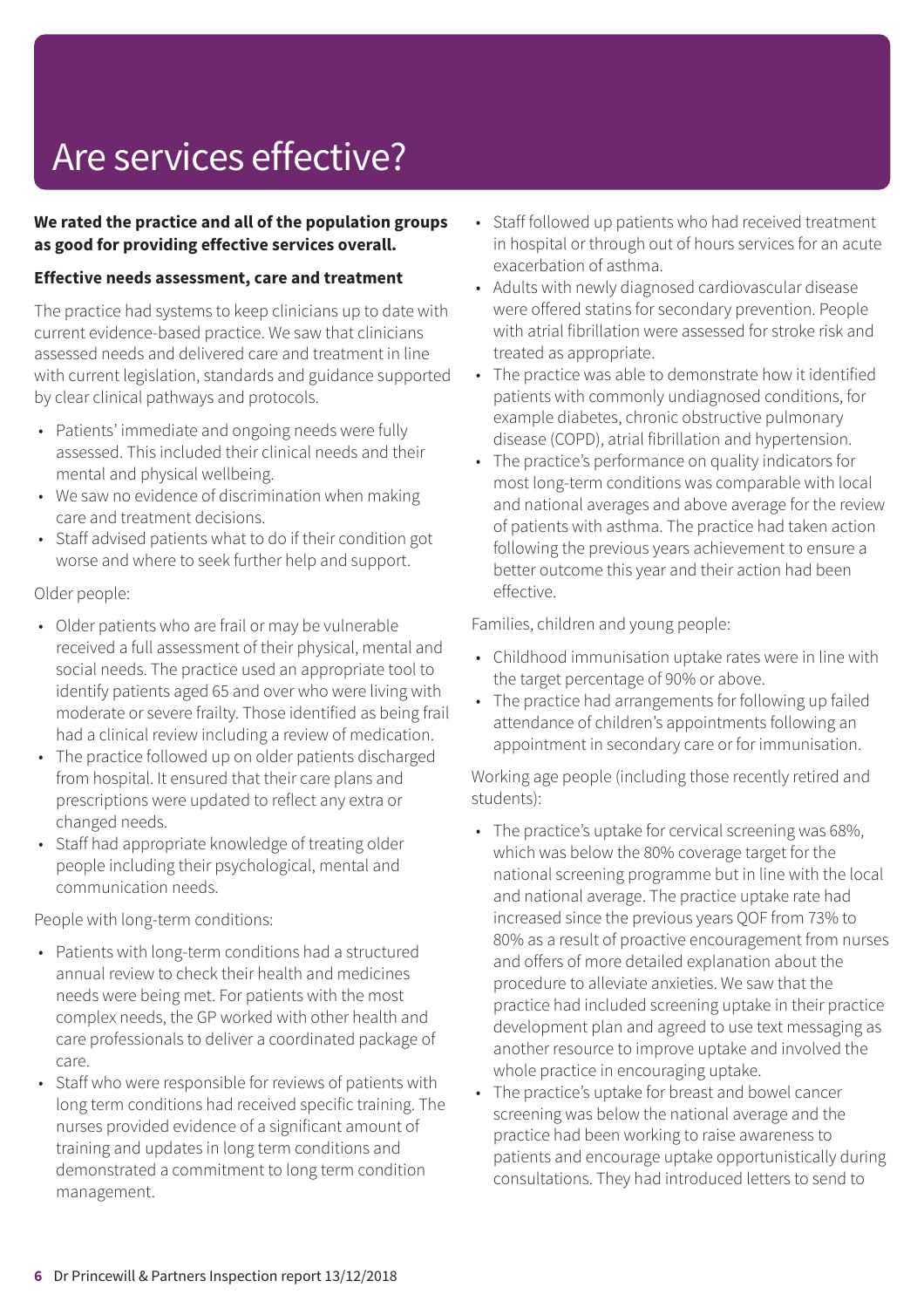### Are services effective?

non-attenders to remind them of the service and its importance. There was literature and posters advertising the importance of breast and bowel screening throughout the practice.

- The practice had systems to inform eligible patients to have the meningitis vaccine, for example before attending university for the first time.
- Patients had access to appropriate health assessments and checks including NHS checks for patients aged 40-74. There was appropriate follow-up on the outcome of health assessments and checks where abnormalities or risk factors were identified.

People whose circumstances make them vulnerable:

- End of life care was delivered in a coordinated way which took into account the needs of those whose circumstances may make them vulnerable.
- The practice held a register of patients living in vulnerable circumstances including those with a learning disability.
- The practice had a system for vaccinating patients with an underlying medical condition according to the recommended schedule.

People experiencing poor mental health (including people with dementia):

- The practice assessed and monitored the physical health of people with mental illness, severe mental illness, and personality disorder by providing access to health checks, interventions for physical activity, obesity, diabetes, heart disease, cancer and access to 'stop smoking' services. There was a system for following up patients who failed to attend for administration of long term medication.
- When patients were assessed to be at risk of suicide or self-harm the practice had arrangements in place to help them to remain safe.
- Patients at risk of dementia were identified and offered an assessment to detect possible signs of dementia. When dementia was suspected there was an appropriate referral for diagnosis.
- The practice offered annual health checks to patients with a learning disability.
- There had been a significant improvement in the percentage of patients with schizophrenia, bipolar affective disorder and other psychoses who had had a comprehensive, agreed care plan documented in the

record, in the preceding 12 months. For example, in 2016/17 54% of patients had an agreed care plan, compared to 2017/18 when 96% had received this intervention.

#### **Monitoring care and treatment**

The practice had a comprehensive programme of quality improvement activity and routinely reviewed the effectiveness and appropriateness of the care provided. Where appropriate, clinicians took part in local and national improvement initiatives.

- The overall exception reporting for the practice was below the local and national averages.
- The practice used information about care and treatment to make improvements.
- The practice was actively involved in quality improvement activity. Where appropriate, clinicians took part in local and national improvement initiatives.

#### **Effective staffing**

Staff had the skills, knowledge and experience to carry out their roles.

- Staff had appropriate knowledge for their role, for example, to carry out reviews for people with long term conditions, older people and people requiring contraceptive reviews.
- Staff whose role included immunisation and taking samples for the cervical screening programme had received specific training and could demonstrate how they stayed up to date.
- The practice understood the learning needs of staff and provided protected time and training to meet them. Up to date records of skills, qualifications and training were maintained. Staff were encouraged and given opportunities to develop.
- The practice provided staff with ongoing support. There was an induction programme for new staff. This included one to one meetings, appraisals, clinical supervision and revalidation. One of the nurses was able to show us their professional portfolio which demonstrated evidence for their revalidation and reflective practice.
- There was a clear approach for supporting and managing staff when their performance was poor or variable.

#### **Coordinating care and treatment**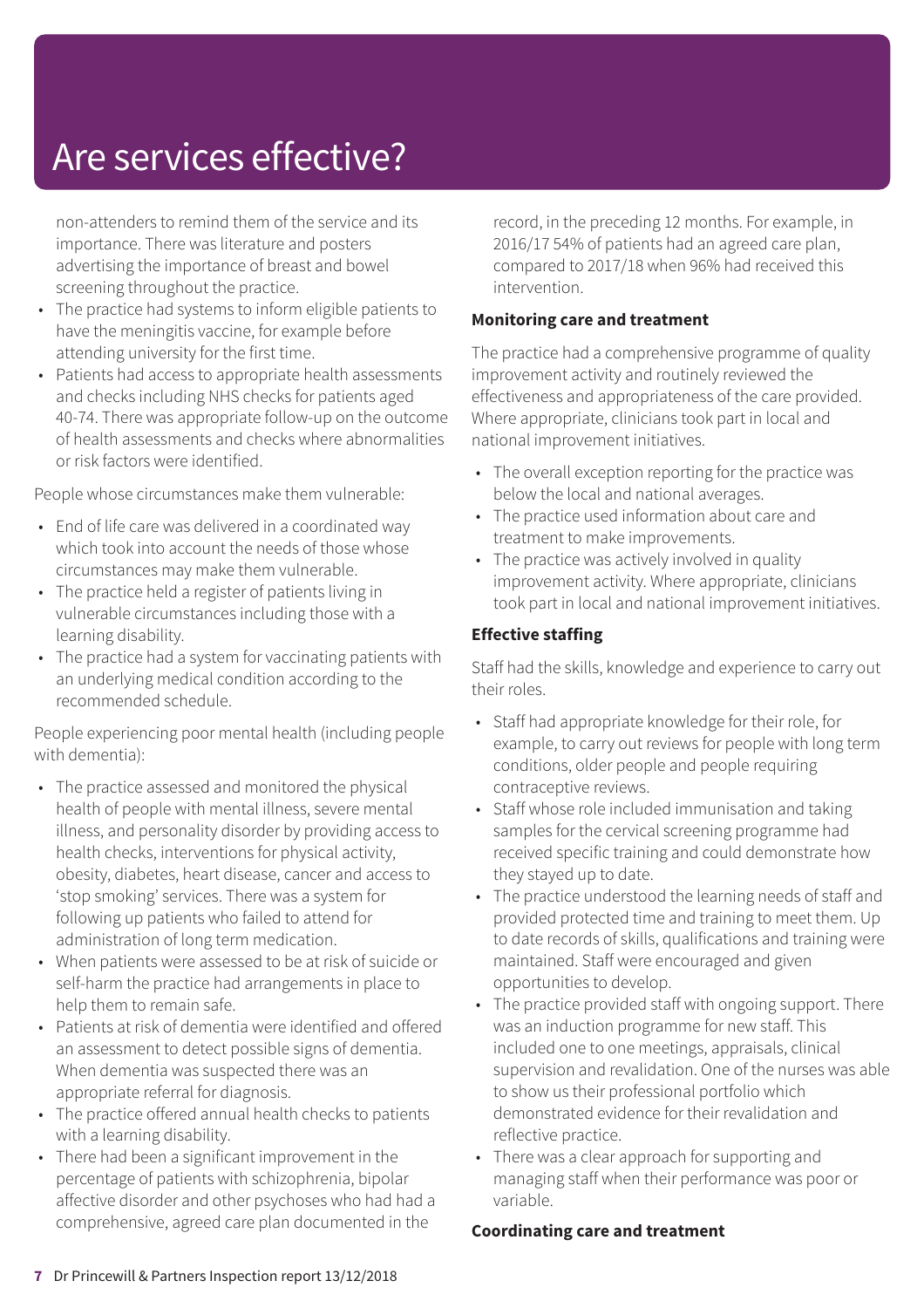### Are services effective?

Staff worked together and with other health and social care professionals to deliver effective care and treatment.

- We saw records that showed that all appropriate staff, including those in different teams and organisations, such as district nurses and health visitors were involved in assessing, planning and delivering care and treatment.
- The practice shared clear and accurate information with relevant professionals when discussing care delivery for people with long term conditions and when coordinating healthcare for care home residents. They shared information with, and liaised, with community services, social services and carers for housebound patients and with health visitors and community services for children who have relocated into the local area.
- Patients received coordinated and person-centred care. This included when they moved between services, when they were referred, or after they were discharged from hospital. The practice worked with patients to develop personal care plans that were shared with relevant agencies.
- The practice ensured that end of life care was delivered in a coordinated way which took into account the needs of different patients, including those who may be vulnerable because of their circumstances.

#### **Helping patients to live healthier lives**

Staff were consistent and proactive in helping patients to live healthier lives.

- The practice identified patients who may be in need of extra support and directed them to relevant services. This included patients in the last 12 months of their lives, patients at risk of developing a long-term condition and carers. The practice had two carers leads who ensured that carers were appropriately signposted and advised of services. They were working towards the Bronze carers award via the Heart of England Carers Trust.
- Staff encouraged and supported patients to be involved in monitoring and managing their own health.
- Staff discussed changes to care or treatment with patients and their carers as necessary.
- The practice supported national priorities and initiatives to improve the population's health, for example, stop smoking campaigns, tackling obesity.

#### **Consent to care and treatment**

The practice obtained consent to care and treatment in line with legislation and guidance.

- Clinicians understood the requirements of legislation and guidance when considering consent and decision making.
- Clinicians supported patients to make decisions. Where appropriate, they assessed and recorded a patient's mental capacity to make a decision.
- The practice monitored the process for seeking consent appropriately although did not offer invasive surgical procedures.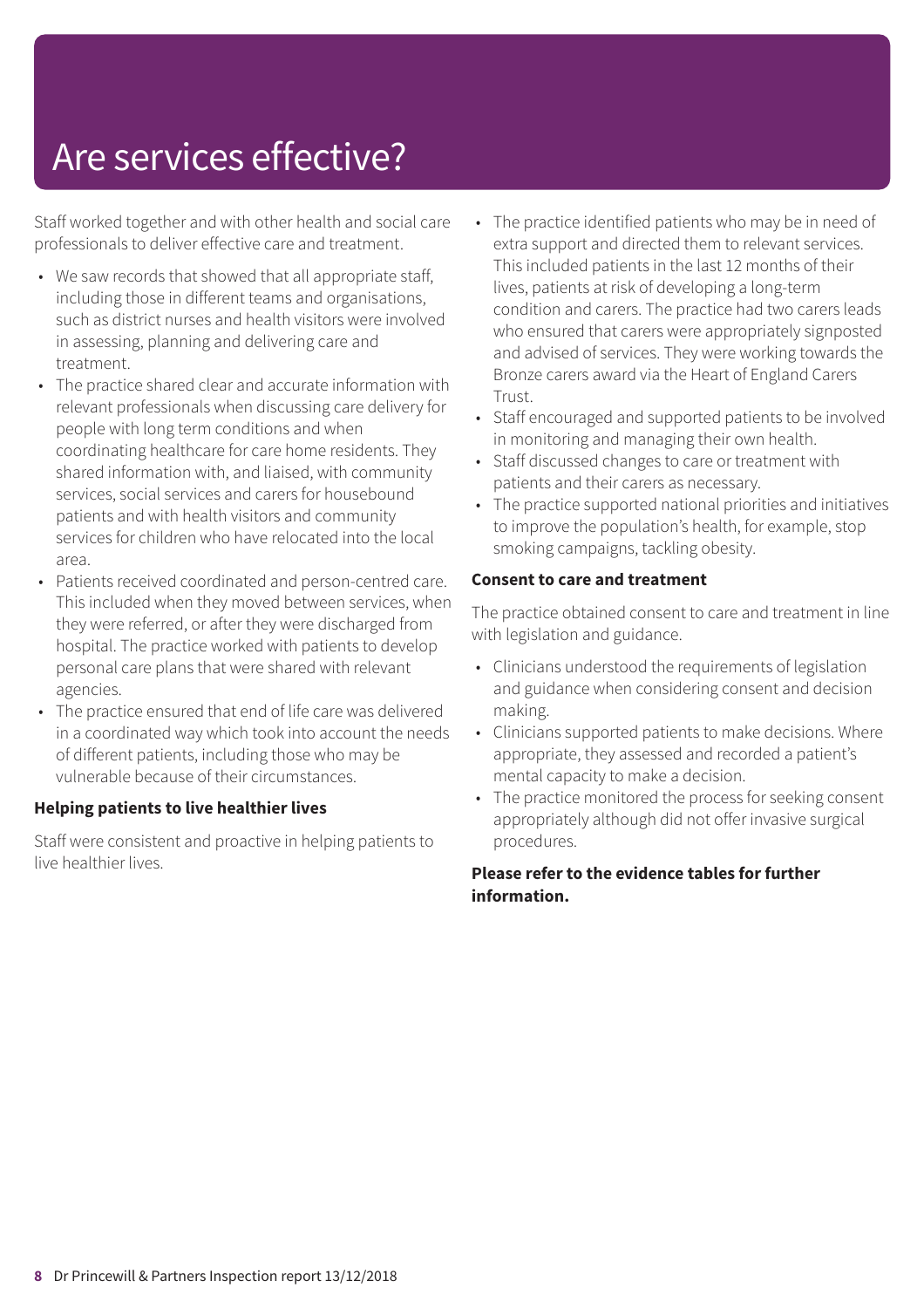# Are services caring?

#### **We rated the practice as good for caring.**

#### **Kindness, respect and compassion**

Staff treated patients with kindness, respect and compassion.

- Feedback from patients we spoke with on the day of inspection and from comment cards we received was positive about the way staff treat people. However, national GP survey results were less positive regarding some areas. The practice had addressed these and created an action plan to demonstrate improved patients' experiences. The practice's own survey which captured the views of a wider cohort of patients showed greater patient satisfaction. The practice had plans to continue to review and monitor this.
- Staff understood patients' personal, cultural, social and religious needs.
- The practice gave patients timely support and information.

#### **Involvement in decisions about care and treatment**

Staff helped patients to be involved in decisions about care and treatment. They were aware of the Accessible Information Standard (a requirement to make sure that patients and their carers can access and understand the information that they are given.)

- Staff communicated with people in a way that they could understand, for example, communication aids and easy read materials were available.
- Staff helped patients and their carers find further information and access community and advocacy services. They helped them ask questions about their care and treatment.
- The practice proactively identified carers and supported them.
- The practices GP patient survey results were below local and national averages for questions relating to involvement in decisions about care and treatment. The practice carried out a wider survey and sourced training for staff regarding customer care.

#### **Privacy and dignity**

The practice respected patients' privacy and dignity.

- When patients wanted to discuss sensitive issues or appeared distressed reception staff offered them a private room to discuss their needs.
- Staff recognised the importance of people's dignity and respect. They challenged behaviour that fell short of this.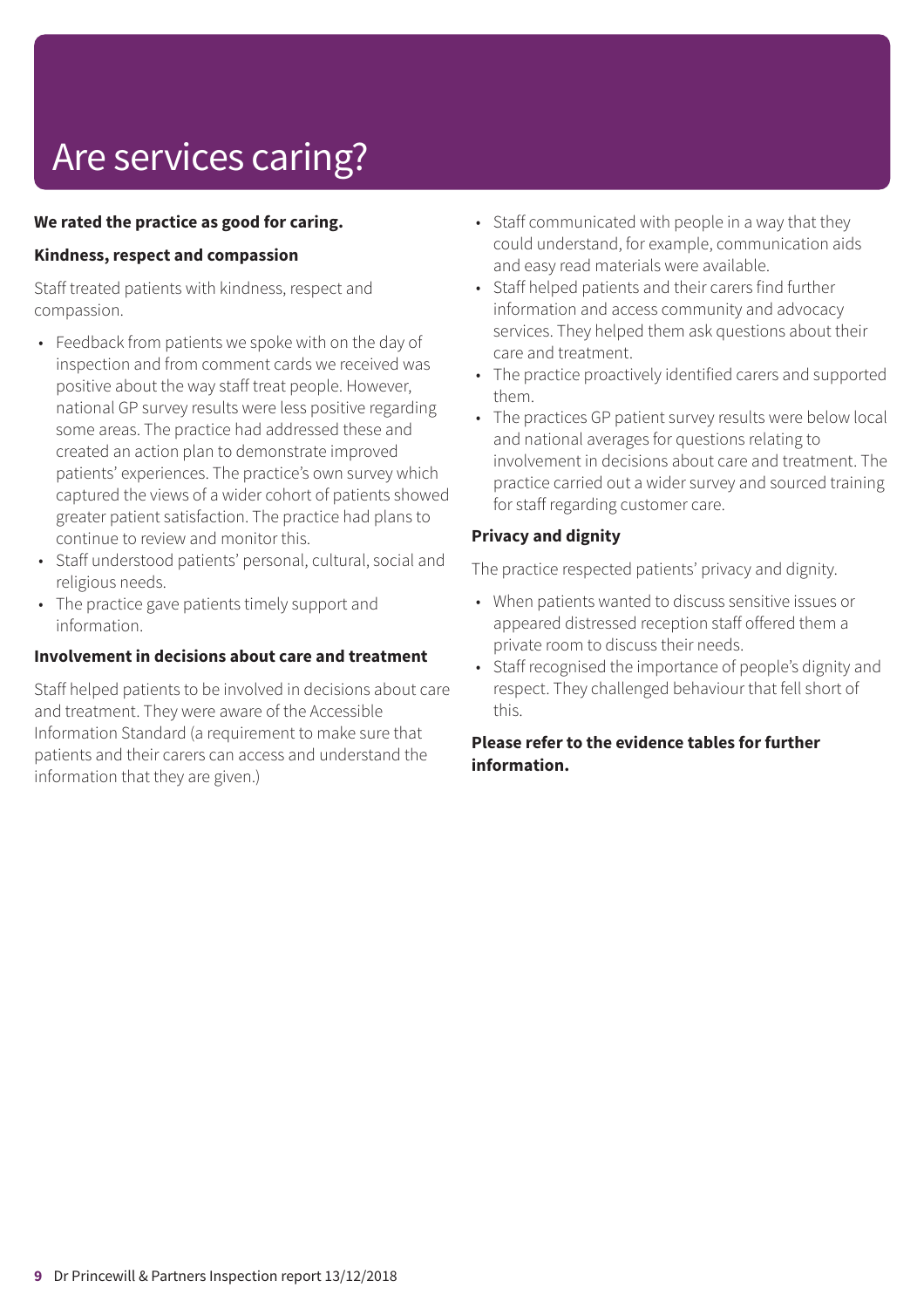### Are services responsive to people's needs?

#### **We rated the practice, and all of the population groups, as good for providing responsive services.**

#### **Responding to and meeting people's needs**

The practice organised and delivered services to meet patients' needs. It took account of patient needs and preferences.

- The practice understood the needs of its population and tailored services in response to those needs.
- Telephone consultations were available which supported patients who were unable to attend the practice during normal working hours.
- The facilities and premises were appropriate for the services delivered.
- The practice made reasonable adjustments when patients found it hard to access services.
- The practice provided effective care coordination for patients who are more vulnerable or who have complex needs. They supported them to access services both within and outside the practice.
- Care and treatment for patients with multiple long-term conditions and patients approaching the end of life was coordinated with other services.

#### Older people:

- All patients had a named GP who supported them in whatever setting they lived, whether it was at home or in a care home or supported living scheme.
- The practice was responsive to the needs of older patients, and offered home visits and urgent appointments for those with enhanced needs. The GP and practice nurse also accommodated home visits for those who had difficulties getting to the practice due to limited mobility.

People with long-term conditions:

- Patients with a long-term condition received an annual review to check their health and medicines needs were being appropriately met. Multiple conditions were reviewed at one appointment, and consultation times were flexible to meet each patient's specific needs.
- The practice held regular meetings with the local district nursing team to discuss and manage the needs of patients with complex medical issues.

Families, children and young people:

- We found there were systems to identify and follow up children living in disadvantaged circumstances and who were at risk, for example, children and young people who had a high number of accident and emergency (A&E) attendances. The practice had a nominated safeguarding person to facilitate this.
- All parents or guardians calling with concerns about a child under the age of 18 were offered a same day appointment when necessary.

Working age people (including those recently retired and students):

- The needs of this population group had been identified and the practice had adjusted the services it offered to ensure these were accessible, flexible and offered continuity of care. For example, extended opening hours and Saturday appointments via the local GP Alliance hub.
- Telephone lines were open all day including lunch times.

People whose circumstances make them vulnerable:

- The practice held a register of patients living in vulnerable circumstances including those with a learning disability.
- People in vulnerable circumstances were easily able to register with the practice.

People experiencing poor mental health (including people with dementia):

- Staff interviewed had a good understanding of how to support patients with mental health needs and those patients living with dementia.
- Staff were trained in dealing with patients experiencing domestic violence and had additional training in dementia.
- The practice had links to the local foodbank which was advertised in the waiting areas and on the practice website.
- The practice had Improving Access to Psychological Therapies (IAPT) and counselling services available on the premises.
- Appointments were available on the day for face to face or telephone consultations for patients experiencing acute mental health issues.

#### **Timely access to care and treatment**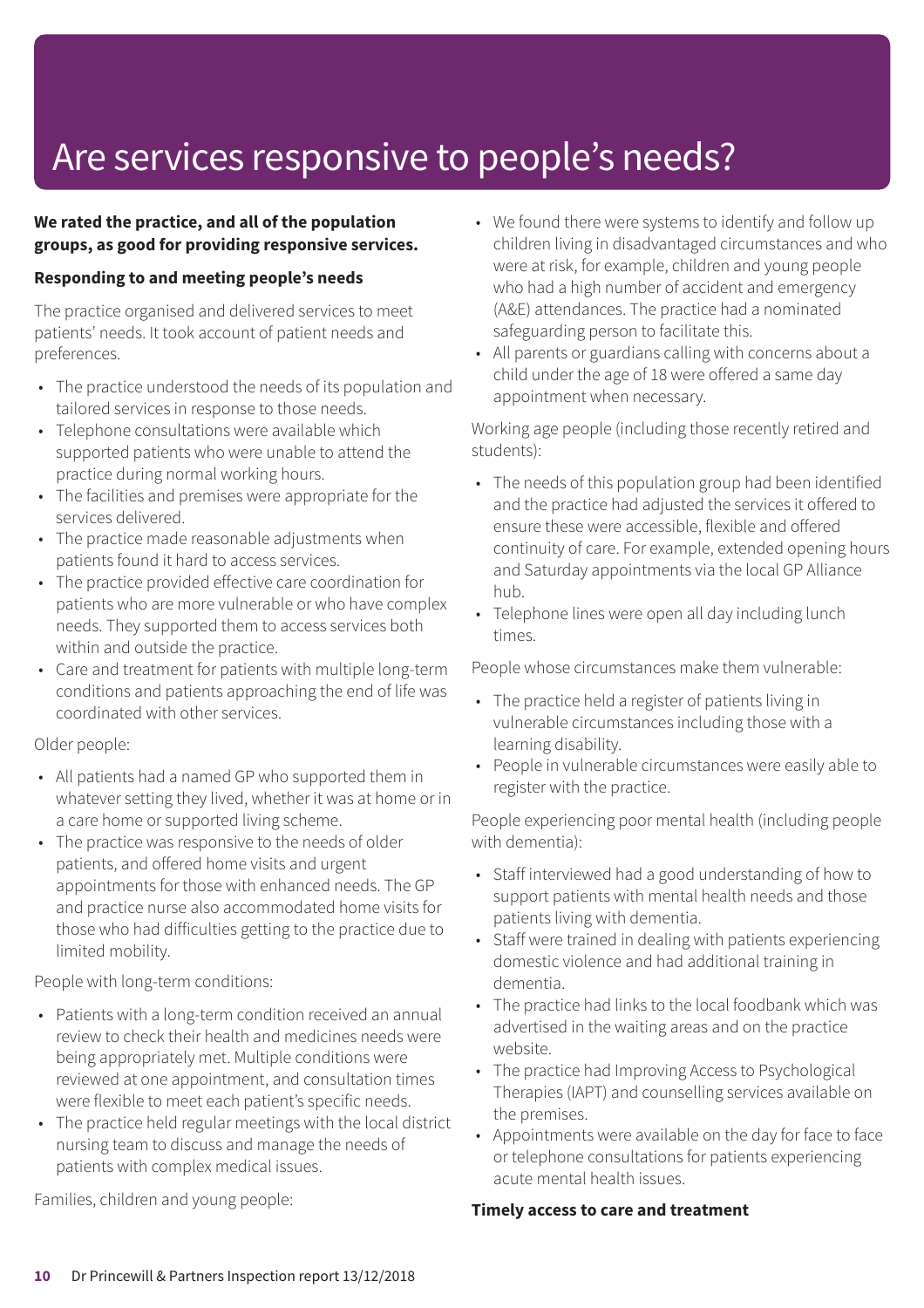### Are services responsive to people's needs?

Patients were able to access care and treatment from the practice within an acceptable timescale for their needs.

- Patients had timely access to initial assessment, test results, diagnosis and treatment.
- Waiting times, delays and cancellations were minimal and managed appropriately. Patients we spoke with told us that if any of the GPs were running late they were kept notified.
- Patients with the most urgent needs had their care and treatment prioritised.
- Patients reported that the appointment system was easy to use.
- The practices GP patient survey results were below local and national averages for questions relating to access to care and treatment. However, the practice had addressed this and had carried out their own survey which demonstrated improvement.

#### **Listening and learning from concerns and complaints**

The practice took complaints and concerns seriously and responded to them appropriately to improve the quality of care.

- Information about how to make a complaint or raise concerns was available. Staff treated patients who made complaints compassionately.
- The complaint policy and procedures were in line with recognised guidance. The practice learned lessons from individual concerns and complaints and also from analysis of trends. It acted as a result to improve the quality of care.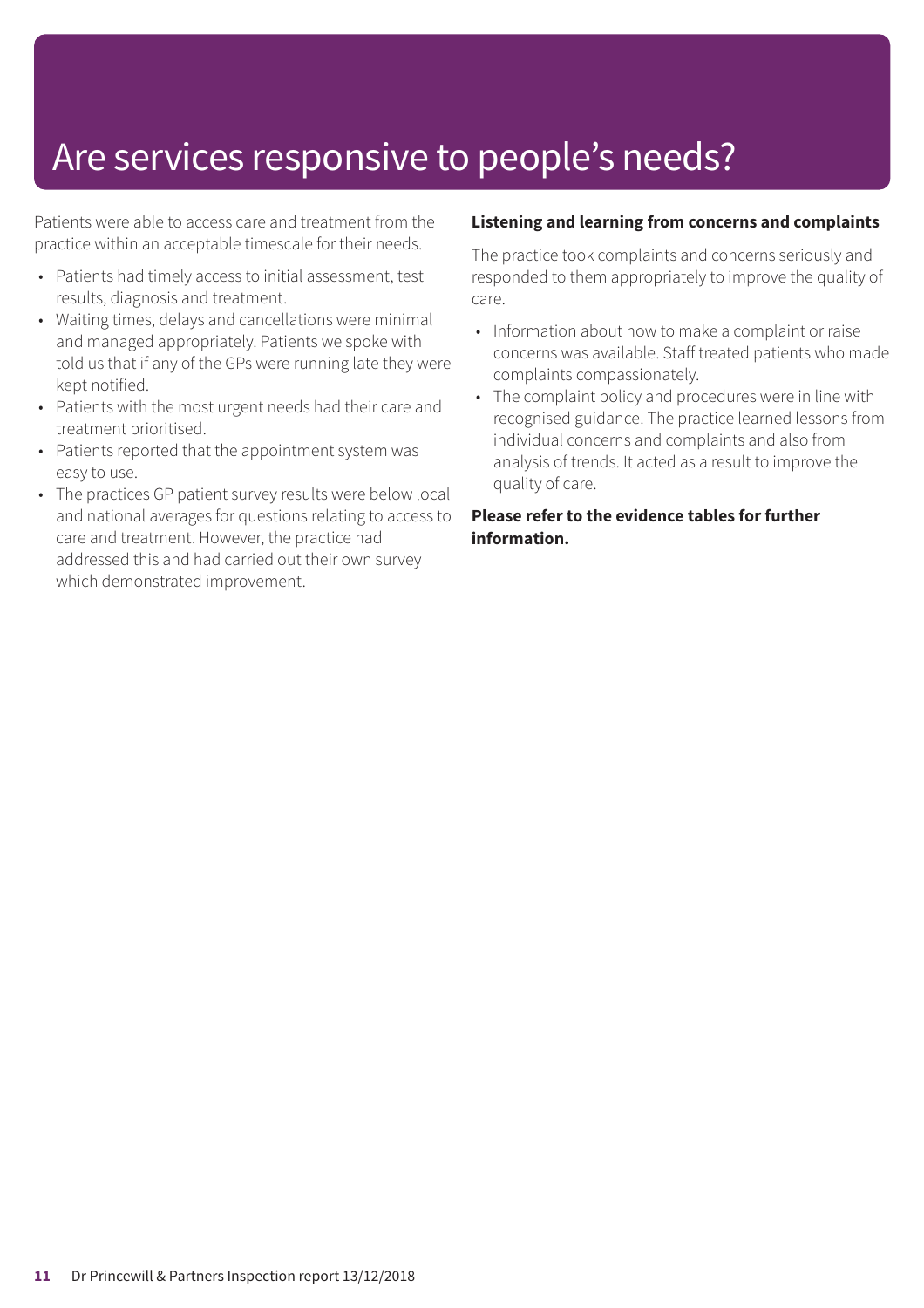# Are services well-led?

#### **We rated the practice as good for providing a well-led service.**

#### **Leadership capacity and capability**

Leaders had the capacity and skills to deliver high-quality, sustainable care.

- Leaders were knowledgeable about issues and priorities relating to the quality and future of services. They understood the challenges and were addressing them. We saw how the practice had identified issues and developed plans to address these and carried out ongoing monitoring of their progress.
- Leaders at all levels were visible and approachable. They worked closely with staff and others to make sure they prioritised compassionate and inclusive leadership. Staff spoke positively about the practice manager and GPs and their leadership qualities.
- The practice had effective processes to develop leadership capacity and skills, including planning for the future leadership of the practice. They had identified where recruitment had been challenging and considered other options of dealing with this, for example introducing a different skill mix such as advanced nurse practitioners.

#### **Vision and strategy**

The practice had a clear vision and credible strategy to deliver high quality, sustainable care.

- There was a clear vision and set of values. The practice had a realistic strategy and supporting business plans to achieve priorities.
- Staff were aware of and understood the vision, values and strategy and their role in achieving them.
- The strategy was in line with health and social care priorities across the region. The practice planned its services to meet the needs of the practice population.
- The practice monitored progress against delivery of the strategy.

#### **Culture**

The practice had a culture of high-quality sustainable care.

- Staff stated they felt respected, supported and valued. They were proud to work in the practice.
- The practice focused on the needs of patients and regularly reviewed ways to improve.
- Leaders and managers acted on behaviour and performance inconsistent with the vision and values.
- Openness, honesty and transparency were demonstrated when responding to incidents and complaints. The provider was aware of and had systems to ensure compliance with the requirements of the duty of candour.
- Staff we spoke with told us they were able to raise concerns and were encouraged to do so. They had confidence that these would be addressed. Staff were aware of the whistle blowing policy available to them.
- There were processes for providing all staff with the development they need. This included appraisal and career development conversations. All staff received annual appraisals in the last year. Staff were supported to meet the requirements of professional revalidation where necessary.
- There was a strong emphasis on the safety and well-being of all staff.
- The practice actively promoted equality and diversity. Staff had received equality and diversity training. Staff felt they were treated equally.
- There were positive relationships between staff and teams.

#### **Governance arrangements**

There were clear responsibilities, roles and systems of accountability to support good governance and management.

- Structures, processes and systems to support good governance and management were clearly set out, understood and effective. The governance and management of partnerships, joint working arrangements and shared services promoted co-ordinated person-centred care.
- Staff were clear on their roles and accountabilities including in respect of safeguarding and infection prevention and control
- The practice manager had established policies, procedures and activities to ensure safety and assured themselves that they were operating as intended.

#### **Managing risks, issues and performance**

There were clear and effective processes for managing risks, issues and performance.